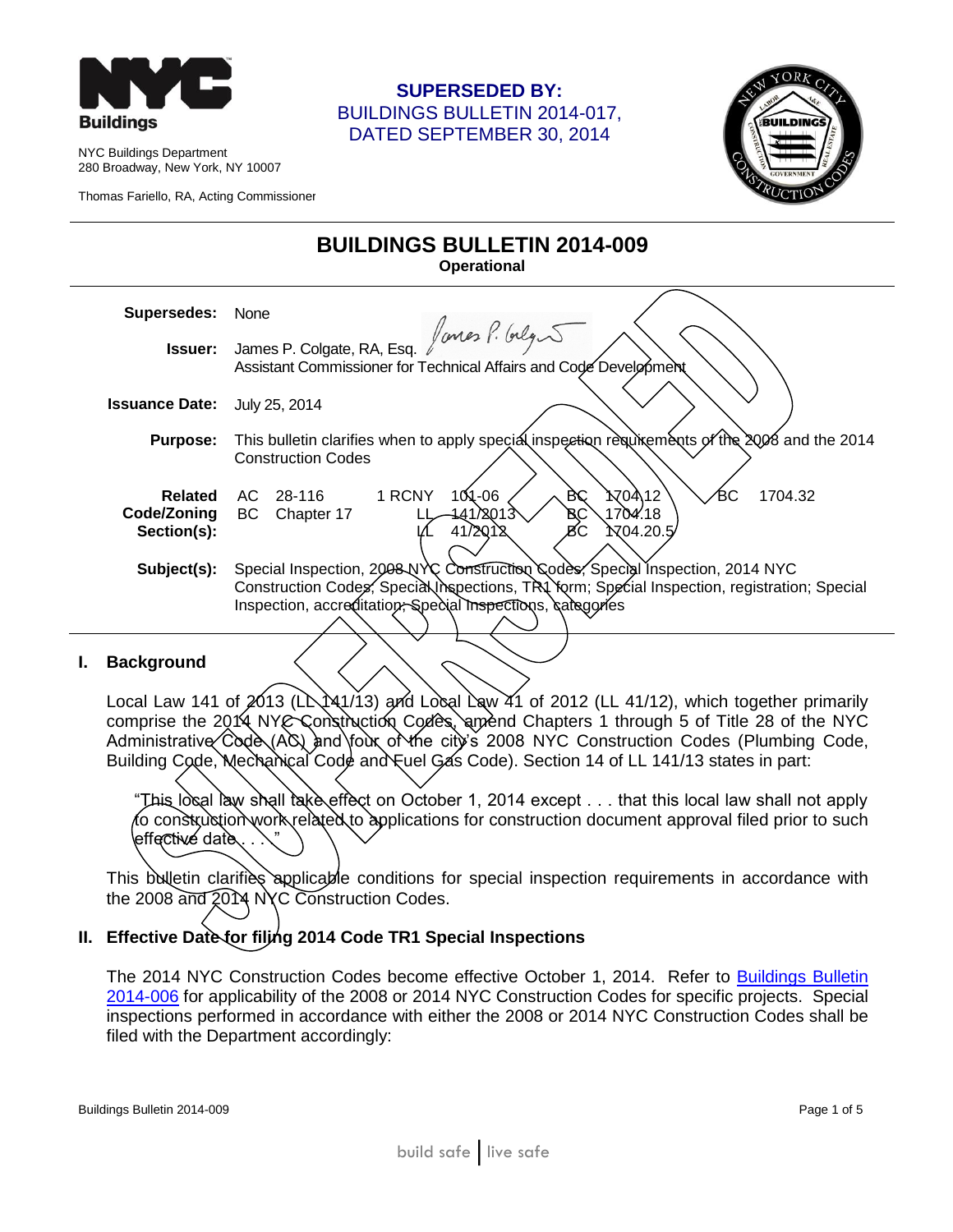| <b>WORK TYPE</b>                                         | Applicable Code per<br>BB 2014-006 | <b>2008 TR1</b> | 2014 TR1 |
|----------------------------------------------------------|------------------------------------|-----------------|----------|
|                                                          | 2008                               |                 |          |
| <b>New Buildings</b>                                     | 2014                               |                 |          |
| Alterations to                                           | 2008                               |                 |          |
| <b>Existing Buildings</b><br>(incl. Partial Demolitions) | 2014                               |                 |          |
| <b>Full Demolitions</b>                                  | 2008                               |                 |          |
|                                                          | 2014                               |                 |          |
| BC Chapter 33 work on                                    | 2008                               |                 |          |
| Site Safety Jobs<br>(excl. Full Demolitions)             | 2014                               |                 |          |
| BC Chapter 33 work on                                    | 2008                               |                 |          |
| non-Site Safety Jobs<br>(excl. Full Demolitions)         | 2014                               |                 |          |
|                                                          |                                    |                 |          |

#### **III. Requirements for Registration and Accreditation**

- $(As$  of May 12, 2013, all agencies performing special inspections were required to be registered NYC Special Inspection Agencies in good standing with the Department, and all Class-1 Specia Nospection Agencies were required to be accredited per the requirements of 1 RCNY 101-06.
- All current registrations will be automatically converted on October 1, 2014 to the corresponding special inspection categories prescribed in the 2014 NYC Building Code.
- Accreditation for for Class-1 Special Inspection Agencies registered for the following new special inspection categories introduced in the 2014 NYC Building Code will not be required until October 1, 2015:
	- o Mastic and Intumescent Fire-resistant Coatings (BC 1704.12);
	- o High Temperature Hot Water Piping (Welding) (BC 1704.18);
	- o Post-Installed Anchors (BC 1704.32); and
	- o Raising and Moving of a Building (BC 1704.20.5)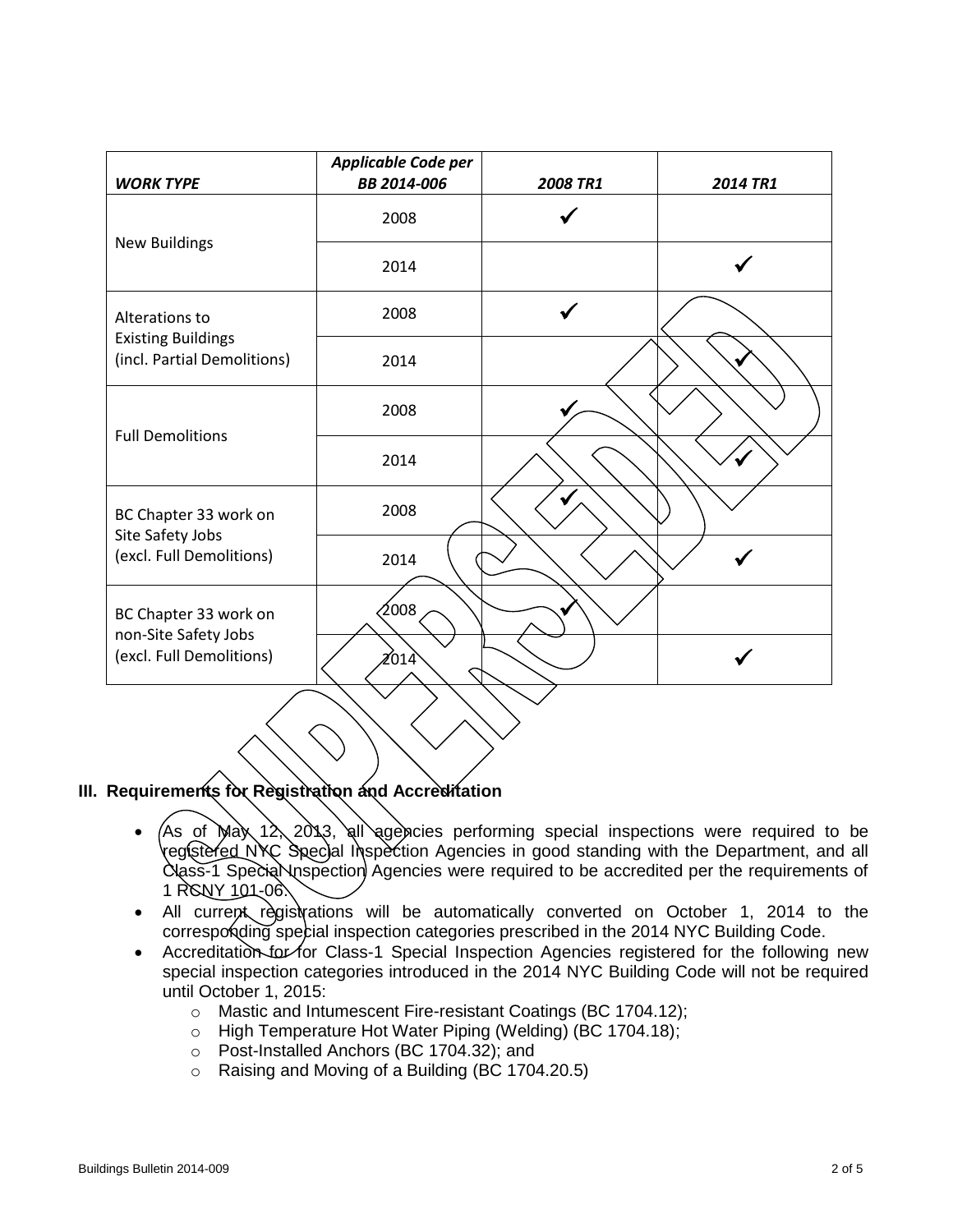### **IV. Requirements for 2008 Code TR1 Submissions Beginning October 1, 2014**

Beginning October 1, 2014, all Special Inspection Agency registrations will reflect the 2014 NYC Building Code special inspection categories, along with the associated duties and responsibilities prescribed in Section 1704 of the 2014 NYC Building Code. The Department will automatically recognize registration for 2014 NYC Building Code special inspection categories as complying with the corresponding 2008 NYC Building Code special inspection categories, along with the associated duties and responsibilities for all 2008 NYC Building Code TR1 submissions and 2008 NYC Building Code filings. The corresponding 2008 NYC Building Code special inspection categories are identified in Section V of this Bulletin.

# **V. 2008 Special Inspections and Corresponding 2014 Code Special Inspection Categoriesa, b**

|                | 2008 Code Special             | 2008 Code Section   | Corresponding 2014               | Corresponding 2014    |
|----------------|-------------------------------|---------------------|----------------------------------|-----------------------|
|                | Inspection                    |                     | Code Special Inspection          | Code Section          |
| $\mathbf{1}$   | Flood Zone Compliance         | <b>BC G105</b>      | Flood Zone Compliance            | BC 1704 29, BC G105   |
| $\overline{2}$ | <b>Photoluminescent Exit</b>  | BC 1026.11          | Luminous Egress Rath             | BC 1704.30, BC 1024.8 |
|                | Path Markings                 |                     | Markings                         |                       |
| $\overline{3}$ | <b>Emergency Power</b>        | BC 1704.13, BC 2702 | Emergency and Standby            | BC 1704.31            |
|                | <b>Systems (Generators)</b>   |                     | Power Systems                    |                       |
|                |                               |                     | (Generators)                     |                       |
| 4              | Structural Steel -            | BC 1704.3.T         | Structural Steel-                | BC 1704.3.1           |
|                | Welding                       |                     | Welding                          |                       |
| 5              | Structural Steel -            | $BCA$ 704.3. $X$ BC | Structural Steel - High          | BC 1704.3.3           |
|                | Erection & Bolting            | 2704.3,3            | Strength Bolting                 |                       |
| 6              | Structural Cold-Formed        | BC $1764.3.4$       | Structural Cold-Formed           | BC 1704.3.4           |
|                | Steel                         |                     | Steళ                             |                       |
| $\overline{7}$ | Concrete - Cast-In-           | <b>BC</b> 1704.4    | Concrete - Cast-In-Place         | BC 1704.4             |
|                | Place                         |                     |                                  |                       |
| 8              | Concrete - Precast            | BC 1704.4           | Concrete - Precast               | BC 1704.4             |
| 9              | Concrete - Prestressed        | BC $1/04.4$         | Concrete - Prestressed           | BC 1704.4             |
| 10             | Masonry                       | BC <b>ኢ</b> 04.5    | Masonry                          | BC 1704.5             |
| 11             | WOOD Off-Site                 | <b>BC1704.6</b>     | Wood - Off-Site                  | BC 1704.6             |
|                | fabricatio∕n o`K              |                     | <b>Fabrication of Structural</b> |                       |
|                | Structural Elements           |                     | Elements                         |                       |
| 12             | Wood - Installation of        | BC/1704.6.1         | Wood - Installation of           | BC 1704.6.1           |
|                | High-Load Diaphragms          |                     | <b>High-Load Diaphragms</b>      |                       |
| 13             | Wood $-$ Ingraturation of     | BC 1704.6.3         | Wood - Installation of           | BC 1704.6.2           |
|                | Metal-Plate Connected         |                     | Metal-Plate-Connected            |                       |
|                | <b>Trusses</b>                |                     | <b>Trusses</b>                   |                       |
| 14             | Wood - Installation of        | BC 1704.6.4         | Wood - Installation of           | BC 1704.6.3           |
|                | <b>Prefabricated I-Joists</b> |                     | <b>Prefabricated I-Joists</b>    |                       |
| 15             | Soils - Site Preparation      | BC 1704.7.1         | Subgrade Inspection              | BC 1704.7.1           |
| 16             | Soils - Fill Placement &      | BC 1704.7.2, BC     | Subsurface Conditions-           | BC 1704.7.2, BC       |
|                | In-Place Density              | 1704.7.3            | Fill Placement & In-Place        | 1704.7.3              |
|                |                               |                     | Density                          |                       |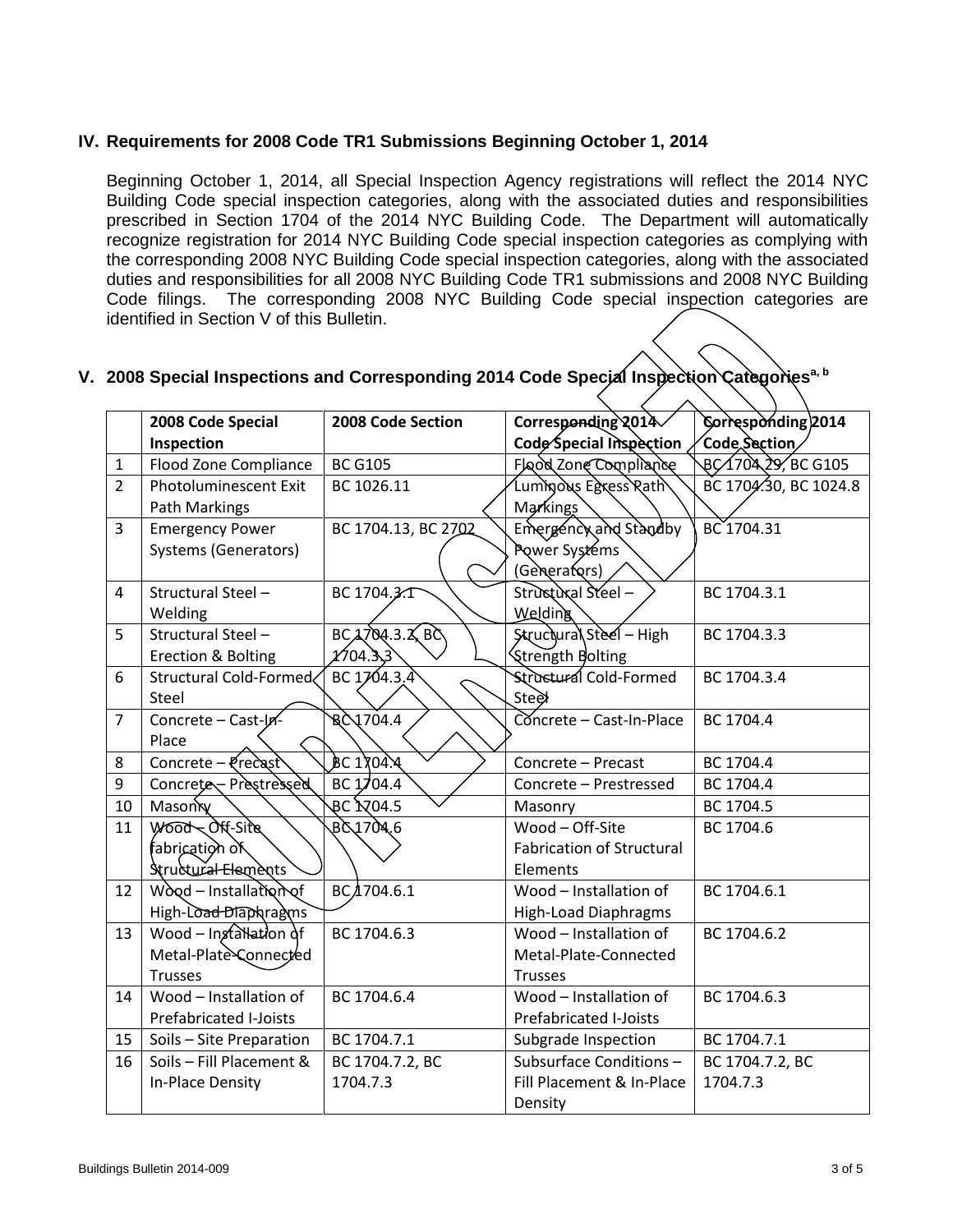|        | 2008 Code Special                | 2008 Code Section     | <b>Corresponding 2014</b>      | <b>Corresponding 2014</b> |
|--------|----------------------------------|-----------------------|--------------------------------|---------------------------|
|        | Inspection                       |                       | <b>Code Special Inspection</b> | <b>Code Section</b>       |
| 17     | Soils - Investigations           | BC 1704.7.4           | Subsurface                     | BC 1704.7.4               |
|        | (Borings/Test Pits)              |                       | Investigations                 |                           |
|        |                                  |                       | (Borings/Test Pits)            |                           |
| 18     | Pile Foundations &               | BC 1704.8             | Deep Foundation                | BC 1704.8                 |
|        | <b>Drilled Pier Installation</b> |                       | Elements                       |                           |
| 19     | Pier Foundations                 | BC 1704.9             | <b>Vertical Masonry</b>        | BC 1704.9                 |
|        |                                  |                       | <b>Foundation Elements</b>     |                           |
| $20\,$ | Underpinning                     | BC 1704.9.1           | Underpinning                   | BC 1704.20.3, BC 1814     |
| 21     | Wall Panels, Curtain             | BC 1704.10            | Wall Panels, Curtain           | BC 1704.10                |
|        | Walls, and Veneers               |                       | Walls, and Veneers             |                           |
| 22     | Sprayed Fire-resistant           | BC 1704.11            | Sprayed Fire-Resistant         | BC170411                  |
|        | Materials                        |                       | Materials                      |                           |
| 23     | <b>Exterior Insulation</b>       | BC 1704.12            | Exterior Insulation and        | <b>BC 1704.13</b>         |
|        | Finish Systems (EIFS)            |                       | Finish Systems (EIRS)          |                           |
| 24     | <b>Alternative Materials</b>     | BC 1704.13            | Alternative Materials          | BC 1704 TA                |
| 25     | <b>Smoke Control Systems</b>     | BC 1704.14            | Smoke Control Systems          | BC 1704.15                |
| 26     | <b>Mechanical Systems</b>        | BC 1704.15            | Mechanical Systems             | BC 1704.16                |
| 27     | Fuel-Oil Storage and             | BC 1704.16            | Fuel-Øil Storage and           | RC 1704.17                |
|        | <b>Fuel-Oil Piping Systems</b>   |                       | Puel-Qil/Piping Systems        |                           |
| 28     | High-Pressure Steam              | BC 1704.17            | High-Pressure Steam            | BC 1704.18                |
|        | Piping (Welding)                 |                       | Piping Welding)                |                           |
| 29     | High-Pressure Fuel-Gas           | BC 1704.18            | High-Pressure Fuel-Gas         | BC 1704.19                |
|        | Piping (Welding)                 |                       | Piping (Welding)               |                           |
| 30     | Structural Safety -              | BC 1704.19            | Strustural Stability-          | BC 1704.20.1              |
|        | <b>Structural Stability</b>      |                       | Existing Buildings             |                           |
| 31     | <b>Mechanical Demolition</b>     | QC 1704.19, RC3306.6  | Meshanical Demolition          | BC 1704.20.4              |
| 32     | Excavation - Sheeting,           | <b>BC 1704 JS, BC</b> | Excavations                    | BC 1704.20.2              |
|        | Shoring, and Bracing             | 3304.4.1              |                                |                           |
| 33     | Raising and Moying of            | BC 1704.49, BC        | <b>Raising and Moving of a</b> | BC 1704.20.5              |
|        | a Building                       | <u> ኢማ</u> 155        | <b>Building</b>                |                           |
|        | ╱                                |                       |                                |                           |
| 34     | Soil Percolation Test            | BC 1704.20.1          | Soil Percolation Test -        | BC 1704.21.1.2            |
|        | <b>Drywell</b>                   |                       | Private On-Site Storm          |                           |
|        |                                  |                       | Water Drainage Disposal        |                           |
|        |                                  |                       | <b>Systems and Detention</b>   |                           |
|        |                                  |                       | <b>Facilities</b>              |                           |
| 35     | <b>Soil Percolation Test</b>     | BC 1704.20.1          | Soil Percolation Test -        | BC 1704.22                |
|        | Septic                           |                       | Individual On-Site             |                           |
|        |                                  |                       | Private Sewage Disposal        |                           |
|        |                                  |                       | Systems                        |                           |
| 36     | Site Storm Drainage              | BC 1704.20            | Private On-Site Storm          | BC 1704.21.2              |
|        | <b>Disposal and Detention</b>    |                       | Water Drainage Disposal        |                           |
|        | System Installation              |                       | Systems and Detention          |                           |
|        |                                  |                       | <b>Facilities Installation</b> |                           |